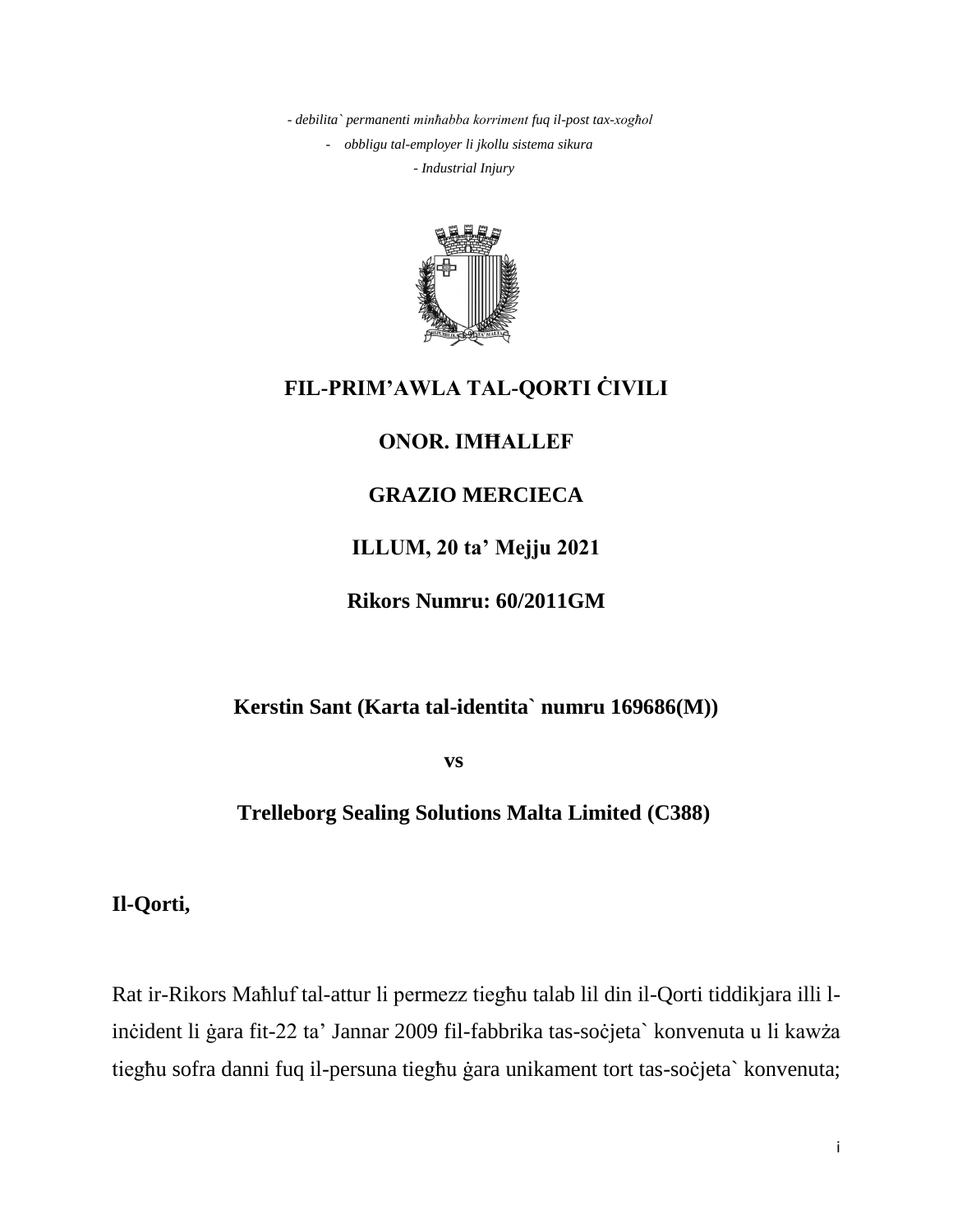tillikwida d-danni sofferti u tikkundanna lill-istess soċjeta` konvenuta tħallsu lammont hekk likwidat.

Bl-ispejjeż inkluż dawk tal-ittra uffiċjali datata 18 ta' Ġunju 2010 u bl-imgħaxijiet skont il-liġi sad-data tal-effettiv pagament.

Rat ir-Risposta Maħlufa ta' Trelleborg Sealing Solutions Malta Limited li ċaħdet li għandha responsabilita` għall-inċident, li seħħ għal raġunijiet li għalihom ma taħtix hi. Ikkontestat il-grad ta' diżabilita` li gie ċċertifikat mill-konsulent tal-attur u fleventwalita` li l-Qorti tiddeċiedi li taddebitalha xi responsabilita`, m'għandhiex tiġi ppreġudikata minħabba d-dewmien tal-attur fil-benefiċċju tal-*lump sum deduction*.

Rat il-verbal tagħha (diversament preseduta) tal-5 ta' Ottubru 2011 fejn ġie nominat Mr Charles Grixti bħala espert mediku. 1

Rat il-verbal tagħha (diversament preseduta) tat-18 ta' Jannar 2012 fejn wara ttalba tal-attur<sup>2</sup> ġew maħtura Mr Massimo Abela, Mr Ray Gatt u Mr Jason Zammit bħala periti mediċi addizzjonali.<sup>3</sup>

Rat il-verbal tagħha (diversament ippreseduta) tat-18 ta' Novembru 2014 li permezz tiegħu ħatret lill-Inġinier Carmel Cuschieri bħala perit tekniku u ordnat illi minbarra illi jikkonstata l-fatti tekniċi dwar l-imsemmija magna jieħu konjizzjoni wkoll tal-provi li jinsabu diġa` fl-atti tal-kawża u jsegwi fejn meħtieġ is-seduti għall-ġbir tal-provi.<sup>4</sup>

Rat ir-Rapport tal-perit tekniku tal-istess l-Inġinier.

Rat in-noti ta' sottomissjonijiet ippreżentati mill-partijiet.

 $\overline{\phantom{a}}$  $1$  Fol 38

<sup>2</sup> Fol 44

<sup>3</sup> Fol 45

<sup>4</sup> Fol 183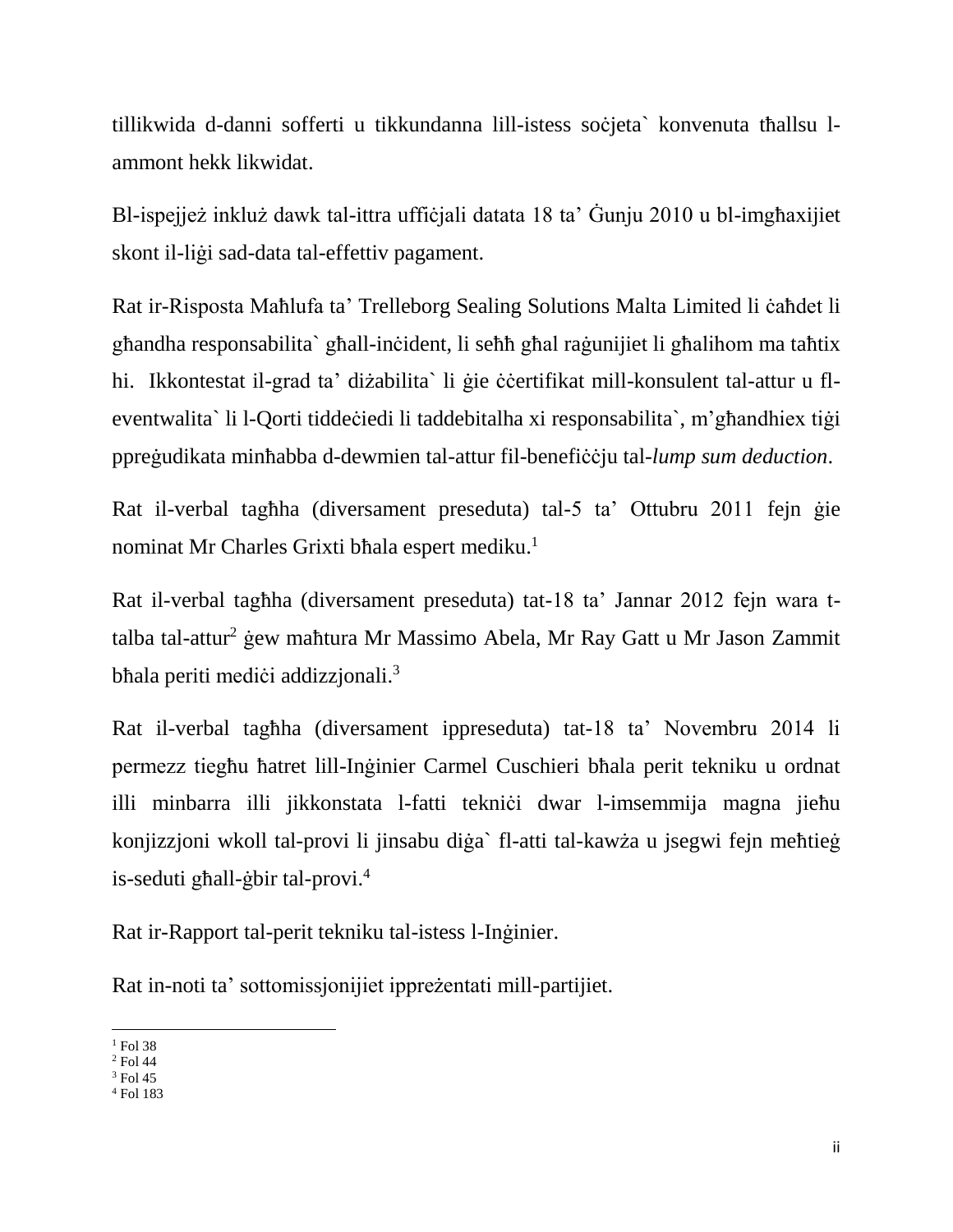Rat l-atti kollha tal-process.

### **Ikkunsidrat**

Din hija kawża dwar korriment fuq il-post tax-xogħol. L-attur jallega waqt li kien impjegat tas-soċjeta` konvenuta u kien qiegħed jagħmel ix-xogħol li kien ġie mqabbad jagħmel fit-22 ta' Jannar 2009, sofra ġrieħi fuq il-persuna tiegħu. Waqt dan l-inċident kien qed jaħdem fil-fabbrika li s-soċjeta` konvenuta għandha fil-Qasam Industrijali ta' Hal Far. Is-soċjeta` konvenuta tikkontesta t-talbiet tal-attur u ssostni li għall-inċident jaħti biss l-attur, li bħala *technician* ta' esperjenza kellu jġorr ir-responsabilita` tax-xogħol li kien qiegħed jagħmel.

### **Obbligu tal-***employer* **li jipprovdi post sikur**

Il-liġi torbot lill-imprenditur biex fit-tħaddim tal-ażjenda tiegħu jieħu dawk ilmiżuri li skont ix-xogħol partikolari, l-esperjenza u t-teknika, ikunu meħtieġa biex iħarsu l-integrita fiżika tal-impjegati. Dan permezz ta' komportamenti kemm attivi kif ukoll omissivi. L-obbligu tat-tutela jestendi mhux biss għall-makkinarju u attrezzatturi pprovduti mill-*employer,* imma testendi għall-fażi dinamika talespletament tax-xogħol u għall-miżuri meħtieġa sabiex jiġu evitati l-inċidenti. Għalhekk l-*employer* jinħtieġ mhux biss jieħu l-miżuri partikolari tassattivament imposti mil-liġi dwar it-tip t'attivita` eżerċitata, imma wkoll dak dettati millprudenza komuni, kif ukoll dawk il-miżuri kollha li, fil-konkret, ikunu meħtieġa għall-ħarsien tal-persuna tal-ħaddiem fuq il-post tax-xogħol, skont l-attivita` partikolari, l-esperjenza u t-teknika.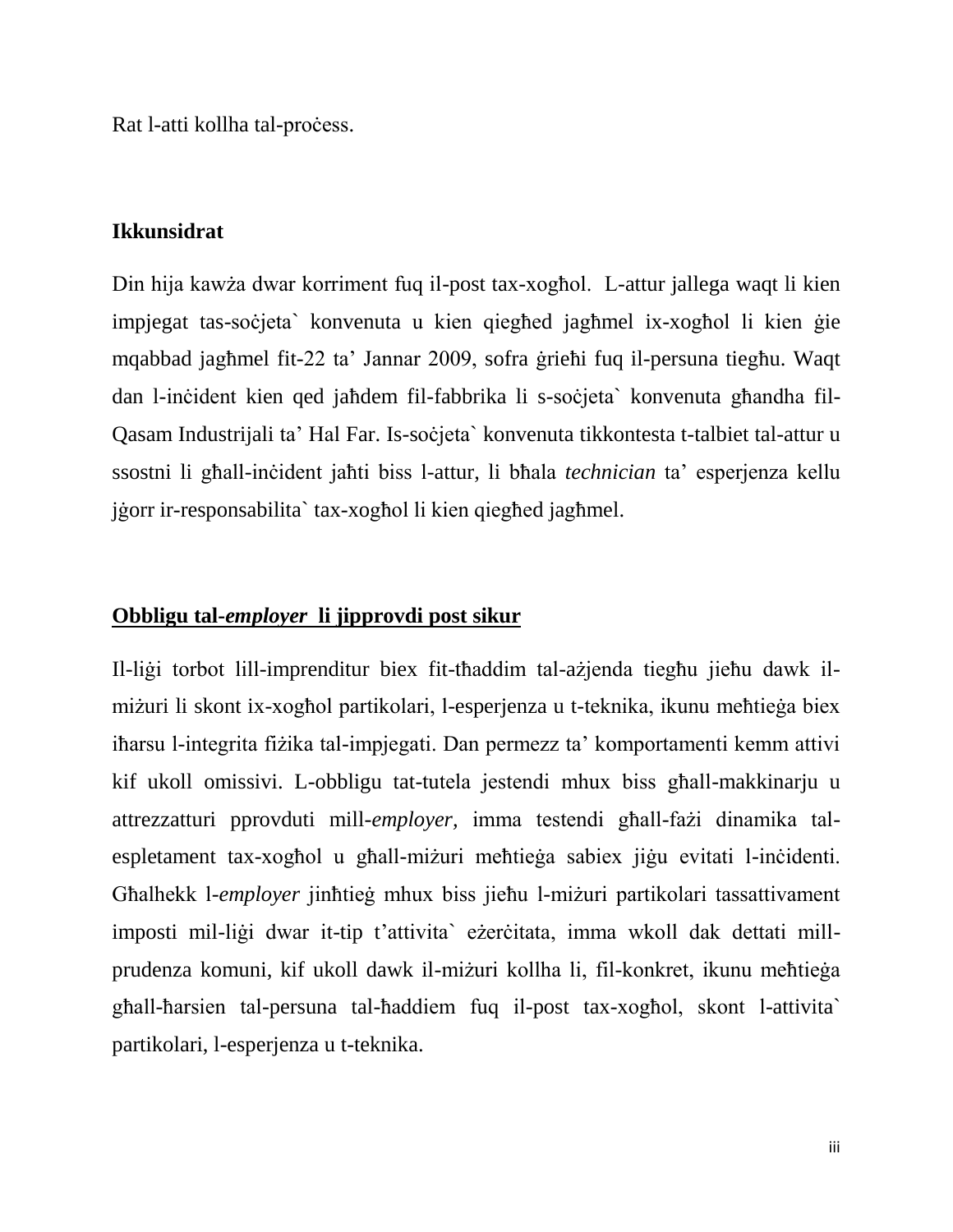**Jinkombi fuq l-***employer* **jipprova li jkun ottempera ruħu mal-obbligu tiegħu li jħares l-integrita` psikofiżika tal-impjegat.** Il-preżunzjoni ta' ħtija hija kontrih, sakemm ma jippruvax li l-ħaddiem ikun naqas li joqgħod għall-istruzzjonijiet jew għall-prekawzjonijiet li l-imgħallem tiegħu ikun widdbu bihom jew ipprovdielu, jew sakemm ma jintweriex li l-ħaddiem, bi traskuraġni jew b'rieda, ikun hu nnifsu ġab l-effetti tal-inċident b'idejh.<sup>5</sup> B'danakollu l-*employer* xorta waħda jrid jieħu miżuri kawtelatorji kontra n-nuqqas t'attenzjoni tal-impjegat għar-riskji fuq il-post tax-xogħol. Fi kliem Lord Oaksey<sup>6</sup> "*it is, I think, well known to employers... that their workpeople are very frequently, if not habitually, careless about the risk which their work may involve… Employers are not exempted from this duty by the fact that their men are experienced and might, if they were in a position of an employer, be able to lay down a reasonably safe system of work themselves. Workmen are not in the position of employers. Their duties are not performed in the calm atmosphere of a board room with the advice of experts. They have to make their decisions on narrow sills and other places of danger and in circumstances where the dangers are obscured by repetition*". Il-miżuri ta' ħarsien li jridu jittieħdu jvarjaw skont il-ħaddiem partikolari.

B'riferenza għall-attur, jgħodd b'mod partikolari dak li qal Lord Radcliffe<sup>7</sup> li: "*an experienced man dealing with a familiar and obvious task may not reasonably need the same attention or the same precaution as an inexperienced man who is likely to be more receptive of advice or admonition.*"

 $\overline{a}$ 

<sup>5</sup> Raymond Barbara v Sammy Meilaq 16.11.2010 Prim'Awla

<sup>6</sup> House of Lords, General Cleaning Contractors Ltd v Christmas - 1953

<sup>7</sup> Fis-sentenza Qualcast (Wolverhampton) Ltd v Haynes (1959) iċċitata minn Winfield & Jolowicz, Tort, 18th ed. (sena 2010) minn W.V.H. Rogers para 8-15, paġna 433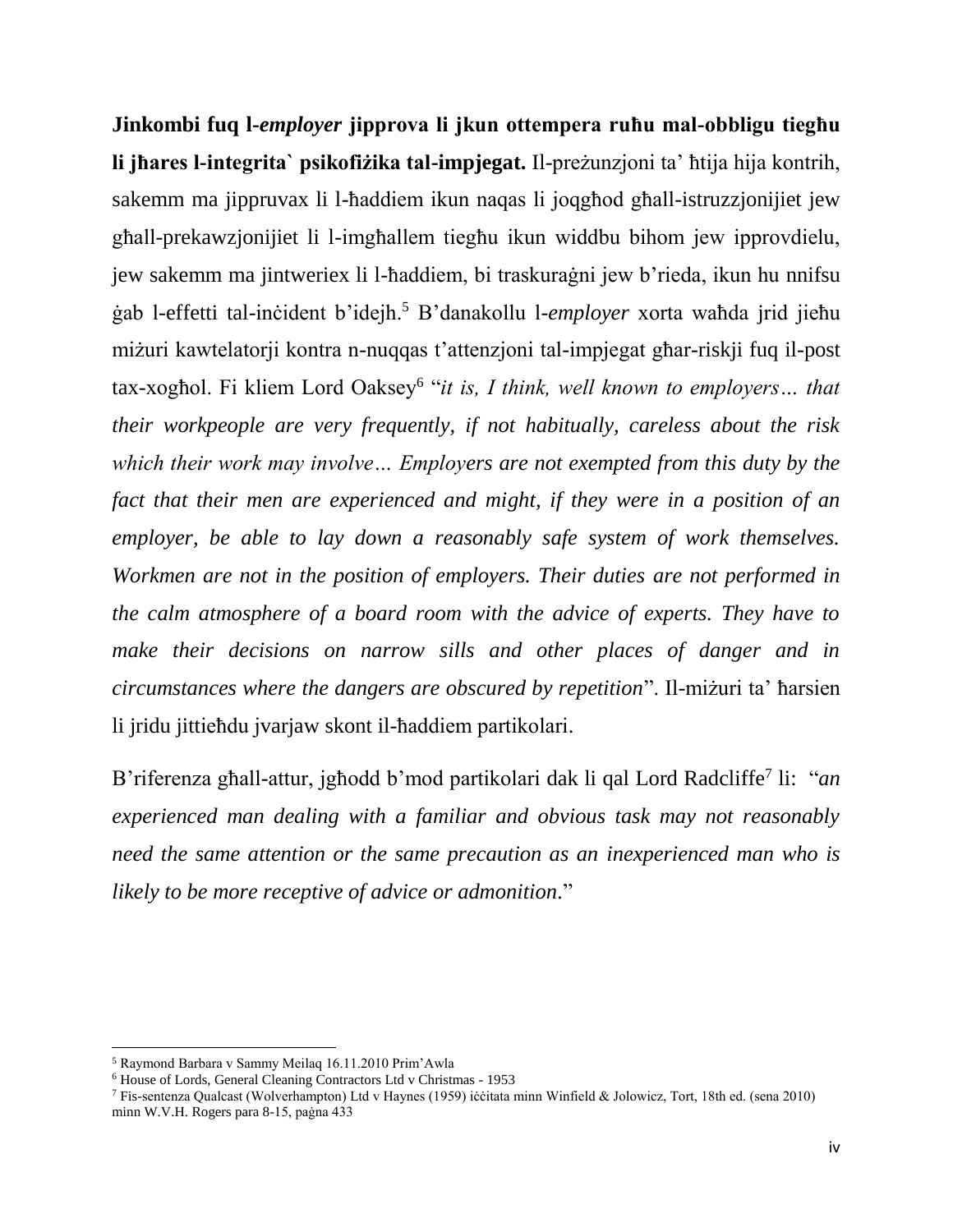Min-naħa l-oħra, sta għall-impjegat li jipprova n-ness ta' kawżalita` bejn l-event dannuż u l-espletament tal-prestazzjoni lavorattiva. <sup>8</sup>

Minn dak imsemmi hawn fuq joħroġ ċar li min iħaddem għandu dejjem juża ddiliġenza ta' *bonus pater familias* li tikkonsisti filli jipprovdi *a safe system of work* għaliex altrimenti jkun responsabbli għall-eventwali danni. Huwa ċertament responsabbli għal danni min jimpjega b'mod li:

- 1. Ix-xogħol kien jinvolvi riskju ta' korriment li seta' jkun raġjonevolment previst.
- 2. Ir-riskju kien il-kawża tal-korriment.
- 3. Tali riskju seta' ġie evitat.

Huwa daqstant importanti fil-kuntest ta` responsabbilita` li l-ambjent kollu fejn jaħdmu l-impjegati jkun tali li jwarrab l-iċken possibilita` ta` infortunji fuq ixxogħol. Dan l-obbligu huwa ġeneralment rikonoxxut bħala dmir tal-*employer* li jipprovdi '*a safe place of work.'* 9

Hemm erba' prinċipji bażiċi dwar is-sigurta` fuq il-post tax-xogħol. Dawn huma:

i. *the employer must ensure that the employee knows the dangers.*

*ii. the employer must ensure that the employee knows the precautions to be taken against these dangers.*

*ii. the employer must ensure that the precautions are available.*

*iv. the employer must ensure that the employee knows these precautions are available. 10*

 $\overline{\phantom{a}}$ <sup>8</sup> Cass. 21.12.1998 n. 12763 – iċċitata fl-Opra Responsabilita` Civile, diretta minn Paolo Cendon, - Kapitlu CLXXIV La Responsabilita` del datore di Lavoro, miktuba minn Valeria Vagnoni -Vol III, paġna 4015, ippubblikata fit-2017

<sup>9</sup> Kif tajjeb osservat l-Onorabbli Qorti tal-Appell fil-kawża **Bugeja vs Montanaro Gauci**, deċiża fl-14 ta` Mejju, 2004

<sup>10</sup> Fil-kawża fl-ismijiet **Grezzju Scicluna vs C. Cini & Sons Limited<sup>10</sup>**, din il-Qorti diversament ippreseduta ċċitat l-awtur Whincup mill-ktieb *Modern Employment Law* li jelenka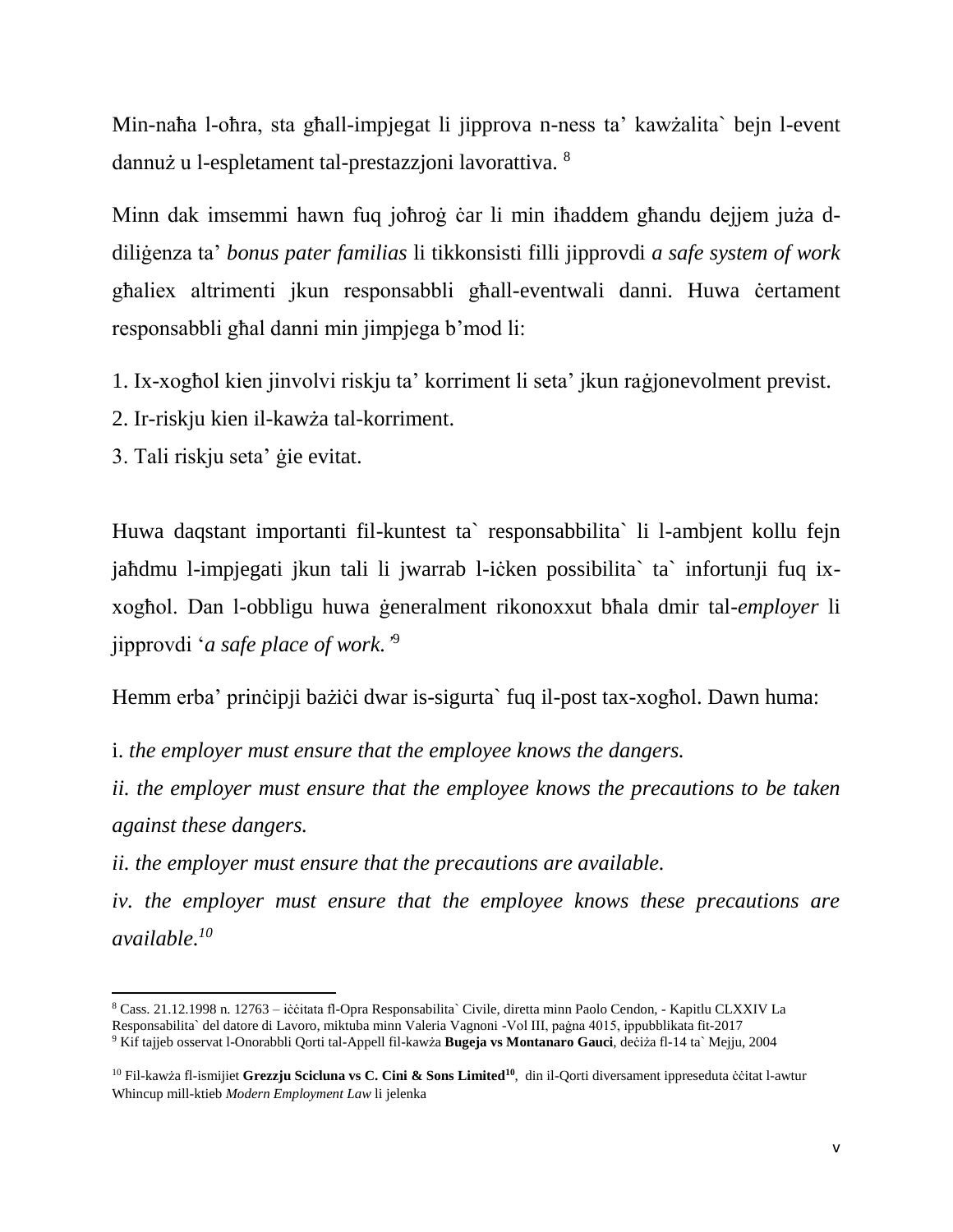It-tendenza riċenti tal-Qrati tagħna, issa msaħħa wkoll minn leġislazzjoni iktar moderna u konsonanti maż-żminijiet, hija li hemm kważi preżunzjoni illi nċident industrijali jiġri għaliex ma kienx hemm *a safe system of work*.

Huwa faċli għal dak li jipprovdi x-xogħol illi jwaħħal fl-impjegat għaliex uża għodda mhux koperti minn apparat ta' sigurta` iżda fuq kollox l-impjegat ikun qed jaħdem għall-aħjar ta' min jagħtih ix-xogħol u minflok ma jgerger u jilmenta millgħodda jkun medd idejh għax-xogħol. Mhux sew li wieħed jattribwixxi xi tort lillattur u ngħidulu li kien aħjar kieku ħasel idejh.<sup>11</sup>

E*mployer* illi jkun jaf li fil-makkinarju tiegħu hemm periklu u ma jieħu l-ebda passi biex jirrimedja għal dan jesponi ruħu għall-konsegwenzi legali li joħorġu minn dan. L-*employer* għandu jipprepara x-xogħol sew u jikkunsidra l-fatt li listess ħaddiema ġieli jittraskuraw ir-riskji involuti fix-xogħol tagħhom ta' kuljum. 12

Lord Wright iddeksriva n-natura ġenerali tal-obbligu tal-*employer* lejn l-impjegat b'dan il-mod: "*I think the whole course of authority consistently recognizes a duty which rests on the employer and which is personal to the employer, to take reasonable care for the safety of his workmen, whether the employer be an individual, a firm or a company, and whether or not the employee takes any share in the conduct of the operations.*" 13

Wieħed irid jikkunsidra l-atmosfera fil-post tax-xogħol, id-diffikultajiet li jsib ilħaddiem fil-każ tax-xogħol tiegħu, il-ħinijiet twal, l-għaġġla fix-xogħol, nuqqas ta'

 $\frac{1}{11}$ 

Din il-Qorti fil-kawża fl-ismijiet D'Anastasi vs Enemalta Corporation deċiża fit-28 ta' Ġunju, 2005 qalet:

<sup>12</sup> Kif irriteniet ukoll din il-Qorti fil-kawża fl-ismijiet Schembri vs Caruana nomine deċiża fit-12 ta' Jannar, 1983

<sup>&</sup>lt;sup>13</sup> In Wilsons &Clyde Coal Ltd vs English Charlesworth ighid ukoll (ibid. para, 1032): Ara wkoll Lawrence Caruana vs Karmenu Penza noe deċiża mill-Qorti tal-Appell fis-27 ta' Ġunju 2003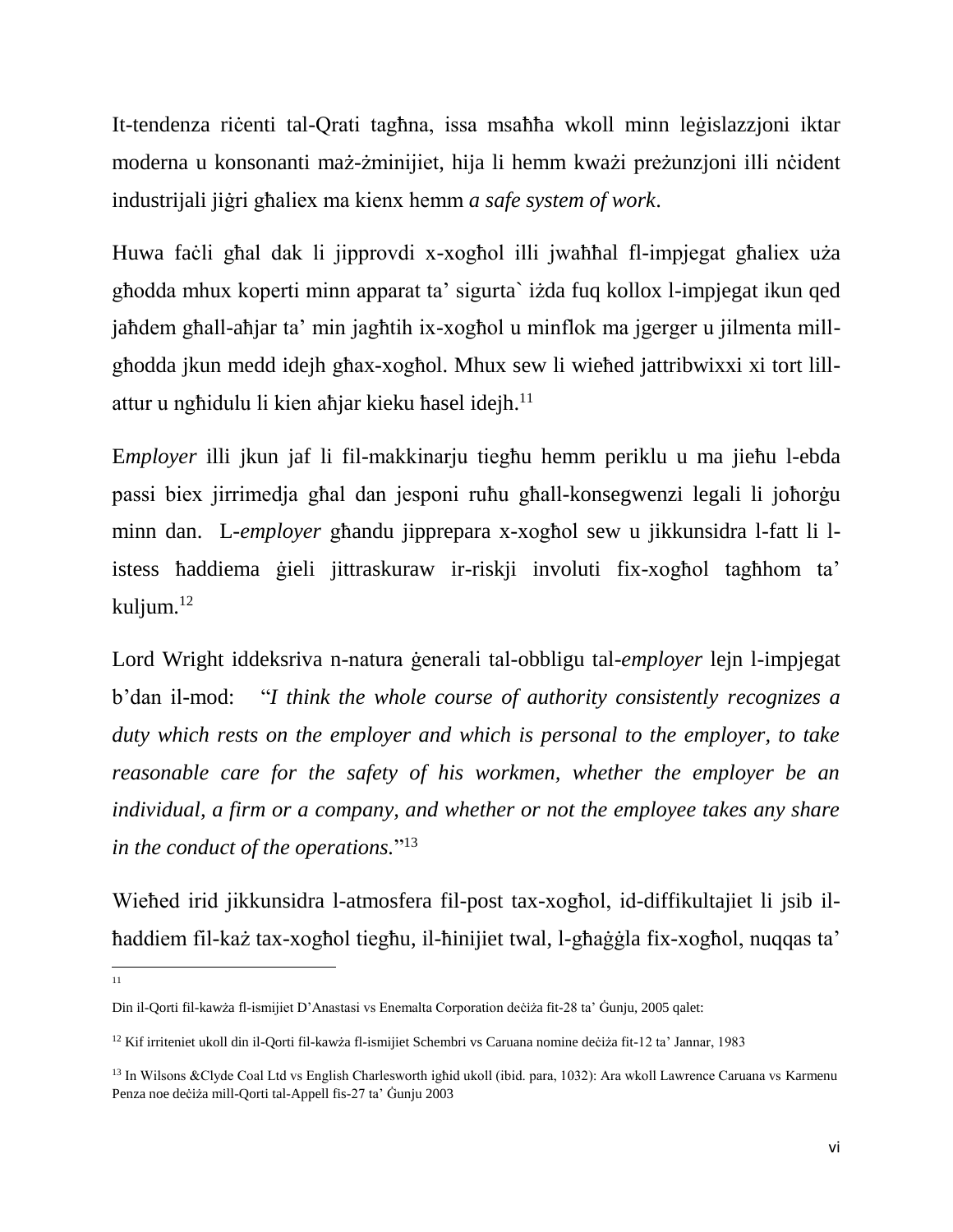għajnuna minn ħaddiema oħra li jkunu nkarigati biex jaħdmu miegħu fuq dan ixxogħol; dawn huma kollha fatturi li min iħaddem irid jikkunsidra meta jkun qed jippjana l-lant tax-xogħol u joħloq dak li komunament hu msejjaħ " *a safe system of work*."<sup>14</sup>

Hawnhekk, ta' min igħid ukoll, li hija relevanti ħafna għall-każ odjern li, kif irrimarka l-perit tekniku, l-attur ma kellux l-esperjenza meħtieġa biex jagħmel ixxogħol ta' tindif tal-magna. Jirriżulta wkoll li l-attur kien qed jagħmel ix-xogħol fuq il-makkinarju, mingħajr osservanza ta' xi ħadd b'esperjenza, meta jista' jkun li jekk kien hemm xi ħadd ta' aktar esperjenza minnu jgħin lill-attur, il-periklu tarriskju seta' ġie ridott b'mod konsiderevoli.

### **Fatti**

 $\overline{a}$ 

L-attur intgħażel bħala apprendist mis-soċjeta` intimata f'Awwissu 2017 waqt li kien għadu jistudja fl-MCAST. Ġie mpjegat fultajm f'Ottubru 2008. Meta seħħ linċident ċjoe` f'Jannar 2009 kien ilu biss 3 xhur fl-impjieg tiegħu. Kien qiegħed inaddaf *injection moulding machine*, assistit minn apprendist bl-isem ta' Jonathan Vella. Operazzjoni li kien jaghmel xi tliet darbiet fil-gimgha. Il-process ta' tindif kien isir meta l-materjal li jkun qed jintuża' fil-*production* ikun irid jinbidel għal tip ieħor. M'hemmx nuqqas ta' qbil dwar il-mod kif l-attur iddeskriva li kellu jsir it-tindif. Il-kontestazzjoni hi kkonċentrata fuq l-użu tas-*switches* li ntużaw biex isir dan il-process ta' tindif.

Fil-ġerarkija tar-responsabilita`, l-Inġinier Neville Grima kien is-superjur tal-attur li għalhekk kien jirraporta lilu.

<sup>14</sup> Fi Schembri vs Caruana noe, deciza mill-Prim'Awla fit-12 ta' Jannar 1983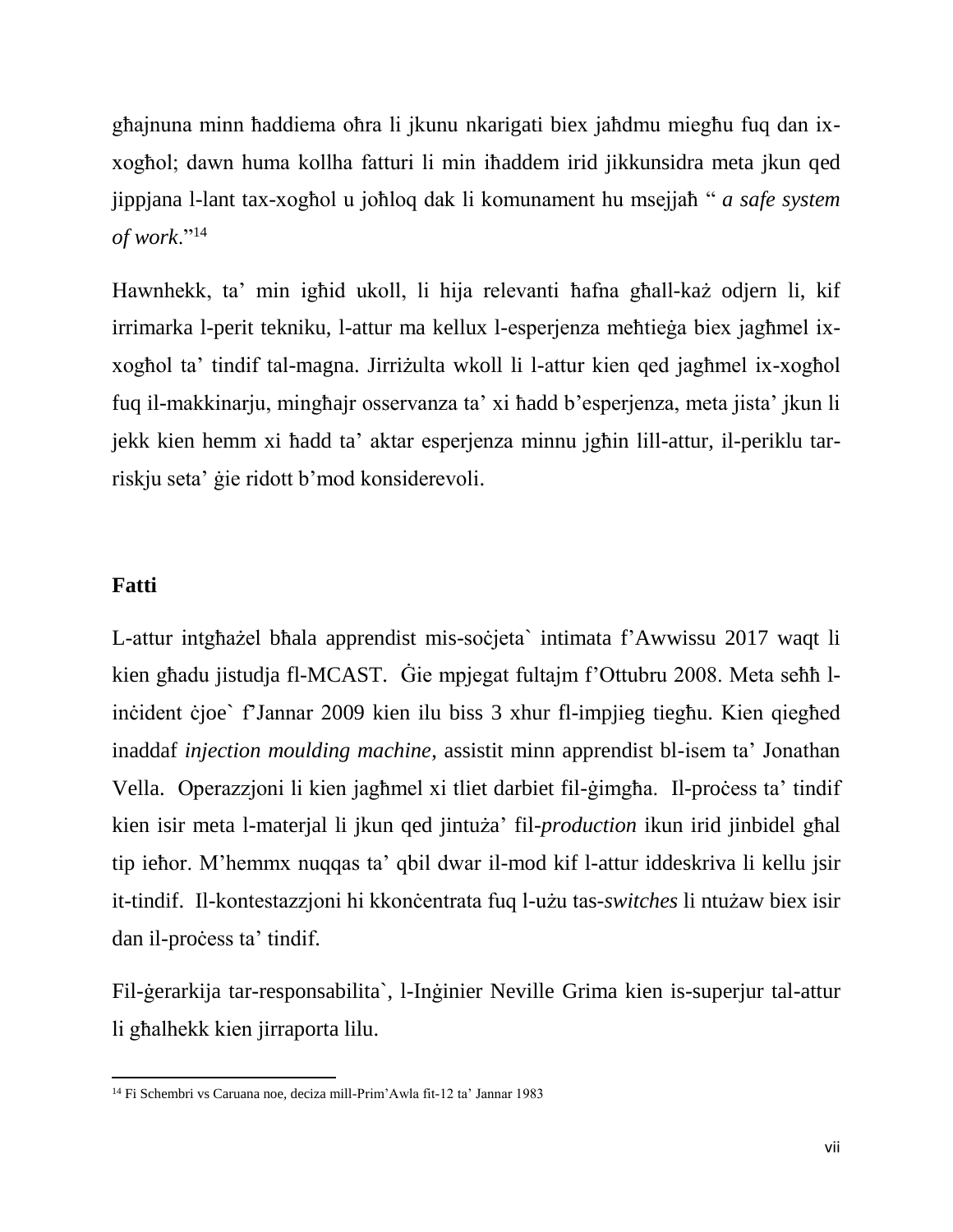Il-proċess ta' tindif kellu riskju inerenti fih għaliex kien jirrikjedi li ċerti *safeties* tal-magna jiġu mitfija għaliex inkella t-tindif ma setax isir.

#### *Maintenance* **tal-magna**

L-Inġinier Grima xehed li ma kinitx issir *preventive maintenance* fuq il-magna in kwistjoni għaliex ma kellux nies biżżejjed biex jagħmluha. Kien isir intervent fuqha biss meta jkun hemm xi *fault.* Qal li kieku saret il-manutenzjoni meħtieġa, l*cable* li huwa allega li kien inqala' mis-*switch* ma kienx jinqala'. Ix-xogħol ta' *preventive maintanace* kien isir biss fuq magni iktar sofistikati.

#### *Risk assessment*

Fl-ewwel rapport tiegħu, l-Inġinier Claude Farrugia jgħid li Trelleborg ma kellhomx *risk assessment report* fuq l-operazzjoni ta' tindif li kien qed jagħmel lattur. L-espert tekniku tal-Qorti l-Inġinier Cuschieri nnota li ma kienx hemm dokumentazzjoni tat-*training* li kien ingħata l-attur. Mix-xhieda ta' Fiona Darmanin innota li għalkemm kellha l-pożizzjoni ta' *Health and Safety manager* qatt ma kienet ikkummissjonat *risk assessment* tal-magna. Kien iktar moħħha li tiżgura li kien jiġi użat *safety clothing* u *safety gear*. F'dan il-każ dawn ftit kienu jagħmlu differenza biex jiġi evitat l-inċident. Xehdet li ma kienx hemm perikli identifikati f'dan il-proċess ta' tindif. Skontha, għal Trelleborg il-magni li kien hemm fil-produzzjoni kienu kkunsidrati kollha siguri. Stqarret li Trelleborg tħalli f'idejn l-impjegat biex jiddeċiedi jekk xi ħaġa tkunx perikoluża jew ta' riskju jew le u hija wkoll responsabilita` tal-impjegat li jekk jara xi ħaġa li tkun perikoluża jirraporta. Qalet ukoll li l-Inġinier li ġabet Trelleborg biex jagħmel *risk assessment*,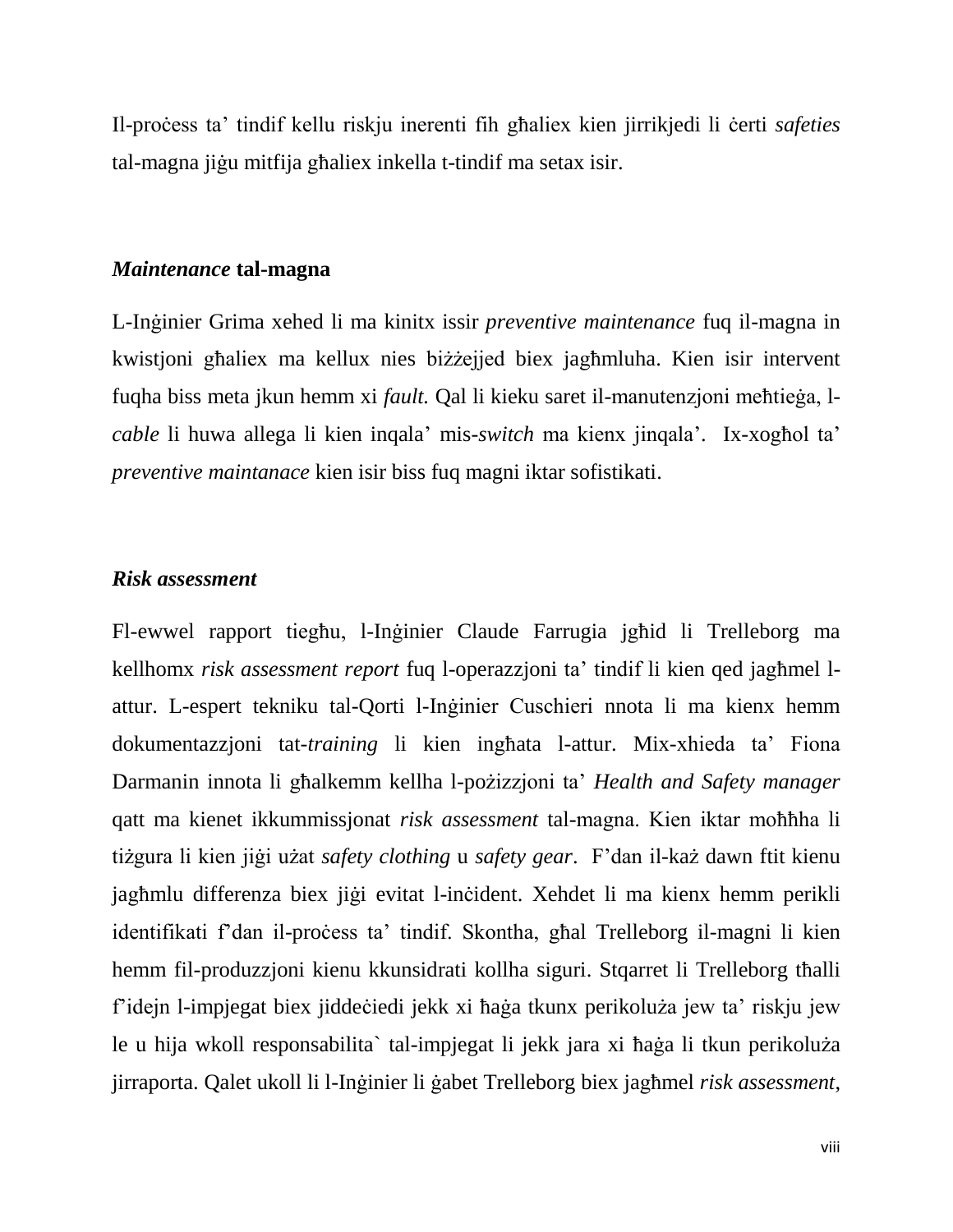ma rriżultalux li kien hemm xi riskju fuq il-magna li sar l-inċident fuqha. Dan huwa kontra dak li ntqal fix-xhieda ta' Claude Farrugia. Ix-xhud ma kinitx taf li nbiddlu xi *switches* fuq il-magna, u wisq inqas ir-raġuni l-għala u meta nbidlu. Tefgħet ir-responsabilita` tal-*assessment* tekniku fuq Neville Grima u sostniet li rresponsabilita` tagħha kienet li tikkordina biss.

## **Xogħol perikoluż**

Rapael Stafrace kkonferma li fix-xogħol li kien qed jagħmel l-attur bilfors hemm element ta' periklu għaliex biex tnaddaf il-magna trid taqla' xi wħud mis-*safety features* u għalhekk dan it-tip ta' xogħol imissu jsir minn tnejn min-nies blesperjenza u mhux bniedem waħdu li ma tantx kellu esperjenza.

## **L-opinjoni tal-espert tekniku**

Il-perit tekniku irrelata li għalkemm l-attur kien ingħata taħriġ ġenerali, dan ma kienx adekwat a proporzjonali mar-riskju involut. Il-mod kif l-attur jiddeskrivi ddinamika tal-inċident juri li huma ma jifhimx eżatt kif jaħdmu l-*hydraulics* talmagna. Ma ra xejn stramb f'dan ir-rigward għaliex il-livell tekniku li l-attur ġie mgħallem huwa limitat u għalhekk għalkemm kien ġie mħarreġ fil-proċedura ta' kif kellha titnaddaf il-magna, ma kienx mgħallem bis-sistema iktar komplikata ta' kif taħdem il-magna. Huwa jaf li kien qiegħed jimxi mal-proċedura li kien mgħallem biha qabel ma sar l-inċident u pprova jagħti spjegazzjoni kif sar. Filfatt l-attur wara li jispjega l-proċess tat-tindif, jipprova jispjega kif seta' ġara l-inċident. L-attur ma kellux tagħrif u edukazzjoni teknika biżżejjed biex seta' jifhem iddinamiżmu tal-magna u jinduna u jagħti spjegazzjoni teknika ta' kif seħħ l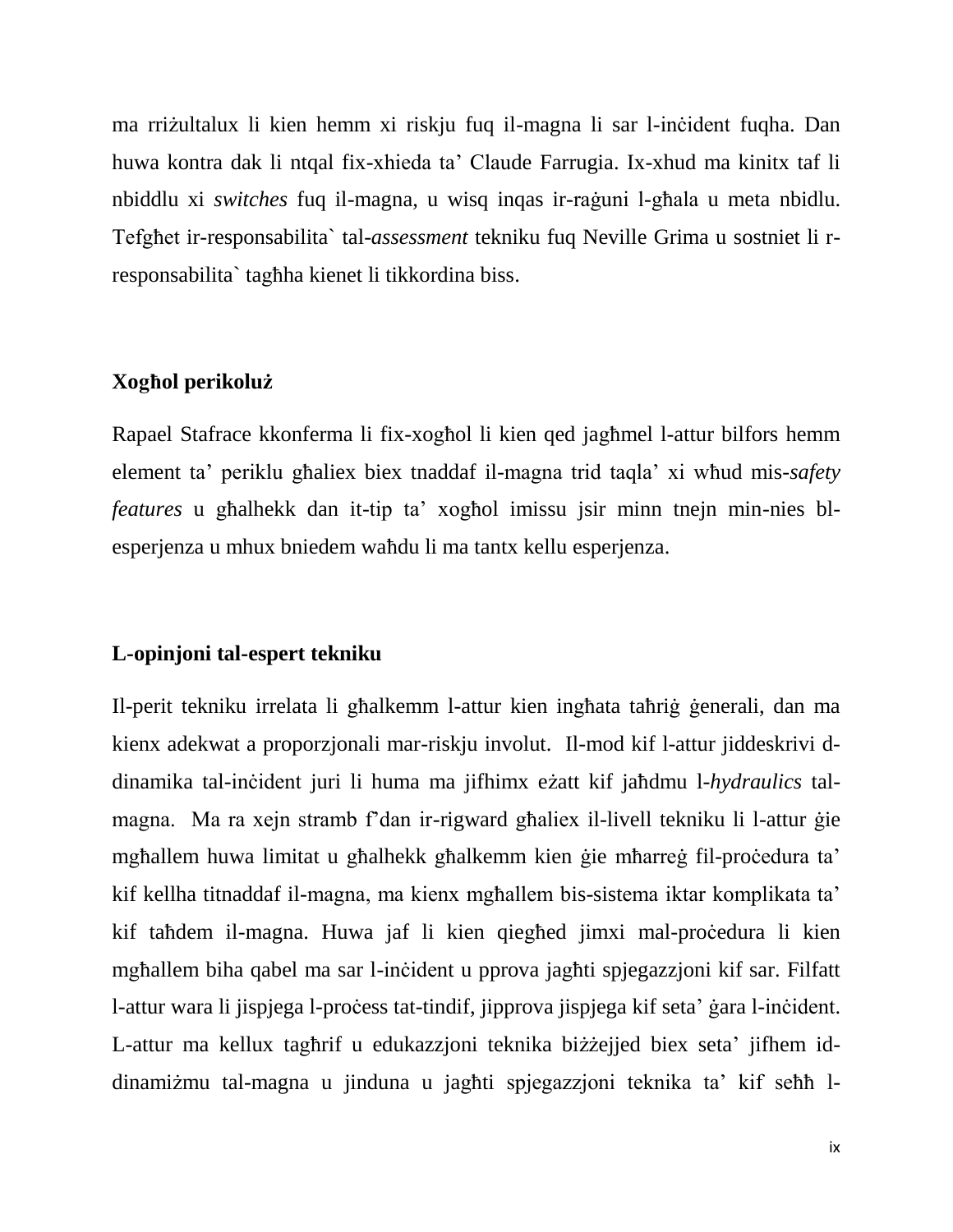inċident. L-espert tekniku qabel mal-verżjoni tal-attur li mexa mal-proċedura tassoltu biex jagħmel dan ix-xogħol.

Il-perit tekniku studja bir-reqqa l-mod kif taħdem il-magna. Segwa l-filmati li ħa waqt it-tieni access. Ikkonkluda li l-inċident seħħ billi meta l-attur poġġa s-*switch* ta' isfel għall-pożizzjoni *manual*, is-*switch* ta' fuq kien fuq il-pożizzjoni n-naħa tax-xellug 'F' (*Forward*) u li dan ikkaġuna l-*injection unit* b'kollox, inkluż t-tieni *hydraulic jack* li jersaq lejn il-*head* tal-magna. Dak iż-żmien, dan is-switch filpożizzjoni tax-xellug kien jibqa' jżomm il-pożizzjoni tiegħu u ma jintefiex (jiġi f'pożizzjoni 'O') waħdu. Meta s-*side hydraulic jacks* jaħdmu wieħed wieħed joħorġu b'veloċita` doppja meta jaħdmu flimkien waqt il-*production* għaliex il*flow* tal-*hydraulic oil mill-hydraulic pumps* (mutur) jibqa' l-istess iżda flok jinqasam bejn żewġ *jacks* imur dritt f' wieħed minnhom. Għalhekk il-ħin li kien hemm bejn li jingħalaq il-*guard* u l-*jack* jasal mal-*head* fejn inqabad is-saba' talattur kien wieħed qasir ta' ftit sekondi. Il-pressjoni taż-żejt ma għandha x'taqsam xejn mal-veloċita` li joħroġ il-*hydraulic jack*, iżda huwa l-*flow rate* tal-*hydraulic oil* li tikkontrolla dan. Il-pressjoni tidħol fis-saħħa li *hydraulic jack* jagħmel. Din żgur hija ħafna ikbar milli jiflaħ s-saba' ta' bniedem.

L-uniku żball mhux konxju li għamel l-attur kien li wara li qabbad l-ewwel *hydraulic jack*, kien ħalla s-*switch* ta' fuq fil-pożizzjoni 'B' ċjoe' fil-pożizzjoni fejn is-*switch* kien jillokja f'din il-pożizzjoni u nsih hemm. Meta għalaq l-*guard*, l*injection unit* beda awtomatikament miexi u qabadlu sebgħu taħt il-*flange* tal*hydraulic jack*. Dan l-iżball mhuwiex riżultat ta' abbuż ta' proċess jew li ma ttieħdux il-prekawzjonijiet neċessarji, iżda kien riskju inerenti fil-proċess ta' tindif li kellu jsir. Żball li seta' jagħmlu kulħadd speċjalment xi ħadd b'esperjenza limitata ta' tliet xhur.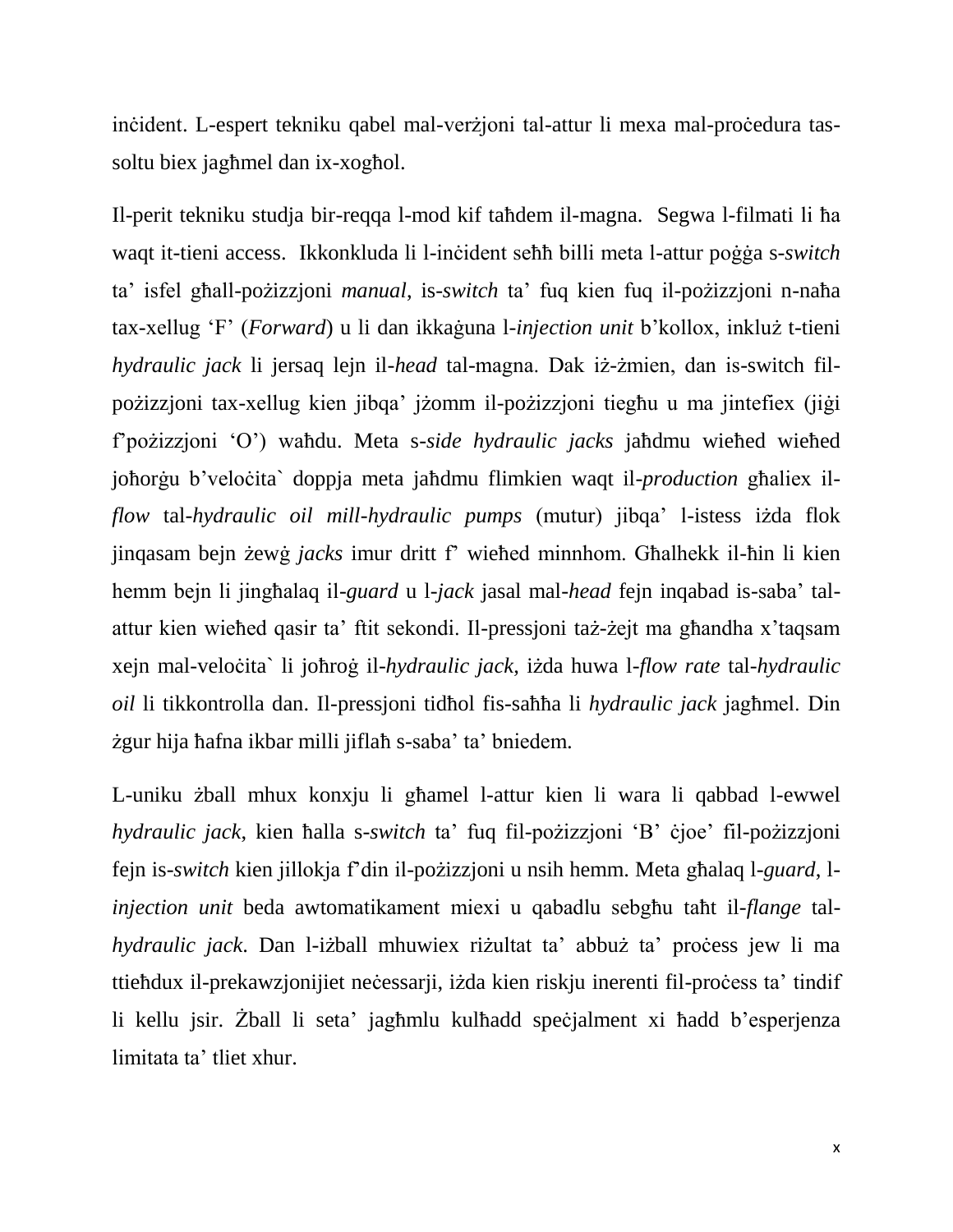Għalhekk jirriżulta illi l-inċident seħħ unikament minħabba li s-soċjeta` konvenuta naqset milli tipprovdi post tax-xogħol sikur. L-attur ma jaħti xejn għall-inċident.

## **Rata ta' diżabilita`**

Imiss li jiġi stabbilit il-persentaġġ ta' diżabilita` li sofra l-attur bħala konsegwenza tal-inċident. L-attur ippreżenta rapport *ex parte* redatt minn Mr Charles Sciberras fejn ikkonstata illi peress li l-attur tilef l-ewwel parti ta' sebgħu l-werrej t'idu xxellugija, huwa għandu diżabilita` permanenti sinifikanti u attribwixxa persentaġġ ta' diżabilita` ta' 9%. 15

L-espert tal-Qorti, il-kirurgu Mr Charles Grixti niżżel fir-rapport tiegħu<sup>16</sup> illi l-attur tilef 8 mm mit-tul tas-saba' l-werrej tax-xellug u dan irriżulta f'nuqqas f'parti missaba' u *iperesthesia* fil-veru tarf tas-seba' jekk jolqtu ma xi ħaġa iebsa. Hemm ukoll nuqqas ta' saħħa fil-*pinch grip* u fil-*hand grip* tax-xellug kif komparati ma' dik tal-lemin. Din id-diżabilita' tista' taffetwah fil-ħajja ta' kuljum meta jaqbad affarijiet fini kif ukoll affarijiet tqal u b'ċertu forza b'idejh ix-xellugija. Qed jaffettwah ukoll fil-kitba fejn ikollu juża saba' tan-nofs mas-saba' l-kbir biex iżomm il-pinna jew biro. Attribwixxa diżabilita' permanenti ta' 5%.

L-attur talab l-ħatra ta' periti medici addizzjonali wara l-imsemmi r-rapport redatt minn Mr Charles Grixti.

Gew maħtura tlett esperti mediċi addizzjonali – Mr Ray Gatt, Mr Massimo Abela u Mr Jason Zammit li nvistaw lill-attur fl-10 t'Awwissu 2012 u ċjoe` tliet snin wara li seħħ l-inċident. Mill-eżami kliniku li għamlu juri oġġettivament li l-attur għadu

 $\overline{\phantom{a}}$ <sup>15</sup> Dok A Fol 4

<sup>16</sup> Fol 47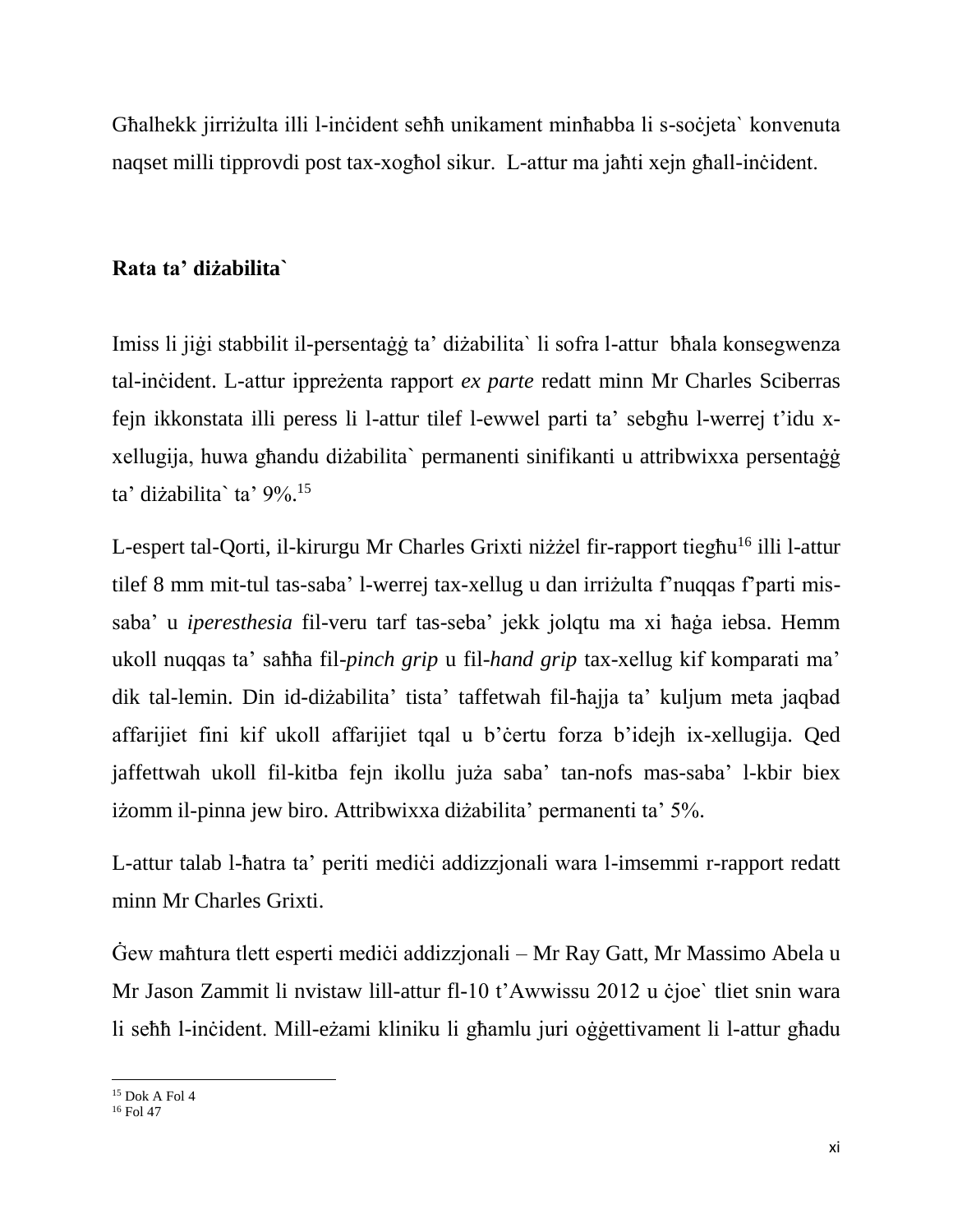ħafna sensittiv u qiegħed jinjora s-saba' waqt l-użu tal-id u fil-fehma tagħhom lattur sofra diżabilita' permanenti ta' 8% bħala riżultat tal-inċident ta' Jannar 2009.<sup>17</sup>

Il-Qorti ma tarax li hemm raġuni l-għala għandha titbiegħed mill-konklużjoni ta' dawn l-esperti maħtura minnha stess. Filwaqt li r-rapporti *ex-parte* għandhom ukoll effett probatorju, bħar-rapporti tal-esperti tal-Qorti, il-Qorti hija iktar propensa li toqgħod fuq u taddotta l-parir tal-esperti tagħha li barra li jkunu kompetenti, ikunu wkoll indipendenti. Kif intqal b'awtorita` mill-Qorti tal-Appell, rapporti ta' periti tekniċi "ġeneralment (jagħmlu) prova nkonfutabbli għad-determinazzjoni talkawża."<sup>18</sup>

Għalhekk il-Qorti sejra tatribwixxi rata ta' diżabilita` permanenti ta' 8%.

## **Likwidazzjoni ta' danni**

It-test tal-liġi nnifsu juri kif għandhom jitkejlu d-danni: "Il-ħsara li l-persuna responsabbli għandha twieġeb għaliha, skont id-disposizzjonijiet ta' qabel, hija ttelf effettiv li l-għemil tagħha jkun ġieb direttament lill-parti li tbati l-ħsara, lispejjeż li din il-parti setgħet kellha tagħmel minħabba l-ħsara, it-telf tal-paga jew qligħ ieħor attwali, u t-telf ta' qligħ li tbati 'l quddiem minħabba inkapaċita` għal dejjem, totali jew parzjali, li dak l-għemil seta' jġib."<sup>19</sup>

Il-kriterju tal-kumpens għal telf ta' qligħ fil-ġejjieni jintrabat sfiq mal-fatt li kull korriment iġib miegħu żvantaġġ li jissarraf f'telf ta' opportunita` għall-vittma li,

 $\overline{a}$ <sup>17</sup> Fol 120

<sup>&</sup>lt;sup>18</sup> Alfred Farrugia v Mary Rose Meli, 25.09.2006 Qorti tal-Appell (kolleġjalment komposta)

<sup>&</sup>lt;sup>19</sup> L-Artikolu 1045(1) tal-Kodiċi Ċivili, Kap 16 tal-Liġijiet ta' Malta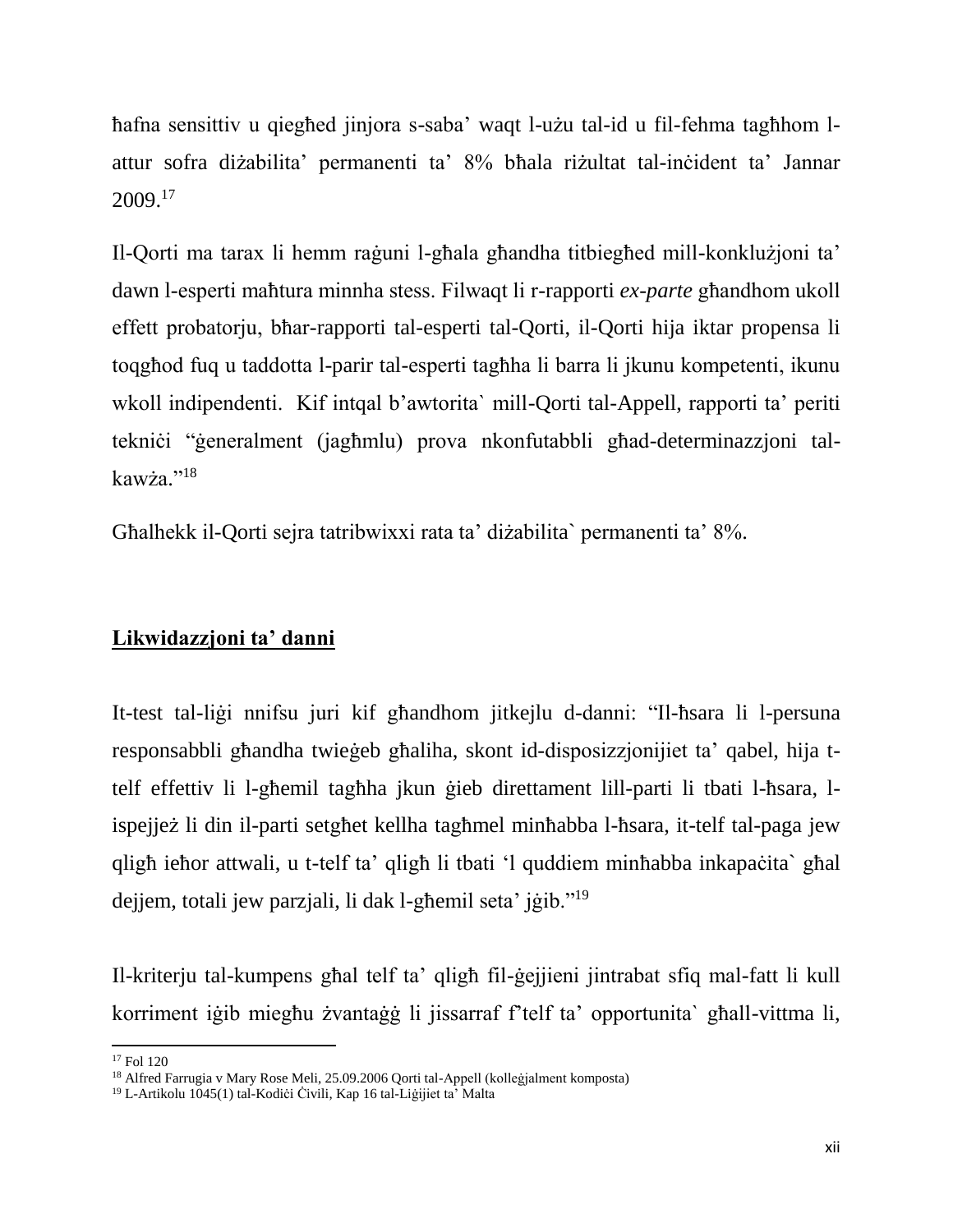kieku ma kienx għall-inċident, kienet tkun eliġibbli għalihom, imqar jekk wara linċident baqgħet tingħata paga sħiħa jew saħansitra tjiebu l-kundizzjonijiet taxxogħol tagħha." 20

Għalhekk il-Qorti għandha l-obbligu li teżamina t-telf ta' qligħ futur minħabba linkapaċita`, it-telf ta' paga jew qligħ ieħor attwali li jinkorri fih id-danneġġjat; u dak it-telf ta' qligħ futur, ossia *lucrum cessans*, li d-danneġġjat ikun prekluż li jużufruwixxi minnu minħabba l-event sinistru kawża tal-għemil dirett taddanneġġjant.

### **Dannu emerġenti**

Mhux kontradett li l-attur ħallas  $\epsilon$ 190<sup>21</sup> f'rapporti u visti mediċi. Għalhekk it-total ta' dan ir-ras ta' danni huwa ta' **€190.**

### **Lukru ċessanti**

L-attur huwa menomat f'idu x-xellugija. Sal-lum il-ġurnata għadu jevita li juża' ssaba' l-werrej tax-xellug kemm biex jikteb kif ukoll biex jagħmel xi affarijiet personali bħal jaqfel qmis. Ma jħoss xejn fit-tarf tas-saba' u allura ma jużaħx. Issaba' hu sensittiv għall-kesħa speċjalment fix-xitwa. It-tarf għadu mtarrax sal-lum. Meta jolqot il-ponta tas-saba' jħoss *shock* fih. Waqt ix-xogħol tiegħu jkollu jbiddel idu biex juża' ċertu għodda għaliex is-saba' jtellfu. F'xi passatempi kellu jbiddel lużu tas-saba'.

 $\overline{\phantom{a}}$ 

<sup>20</sup> App. Ċiv. 7.7.1998 fil-kawża fl-ismijiet Gatt vs Carbone noe (Kollez. Vol: LXXXII.ii.242)

 $^{21}$  Fol 26 - 27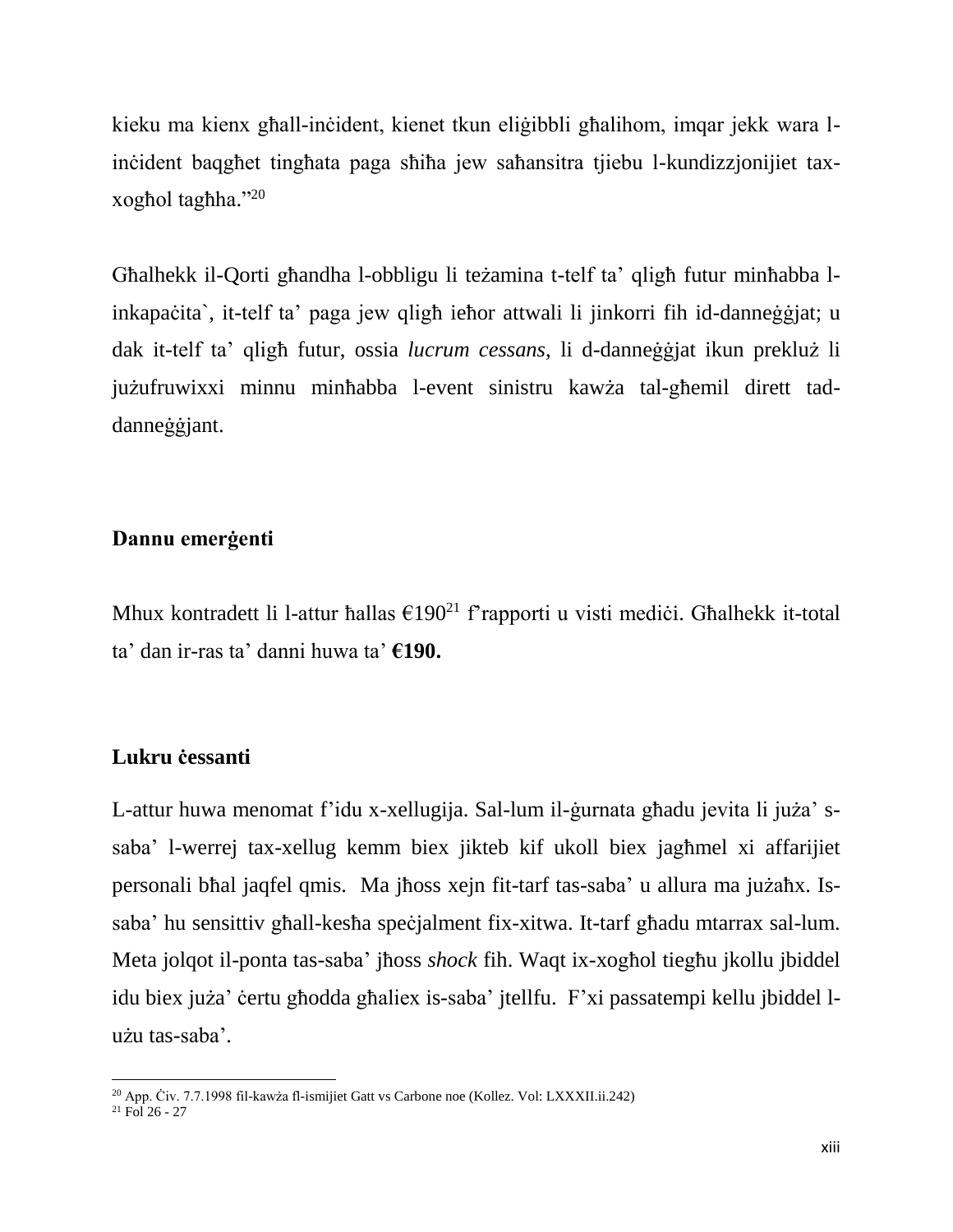## **Multiplikand**

Fil-każ preżenti, jidher li l-attur fiż-żmien tal-inċident kellu biss tlieta u għoxrin (23) sena. Tenut kont taċ-*chances of life* tal-ħajja lavorattiva, din il-Qorti se taddotta *multiplier* ta' 35 sena. 22

L-attur ippreżenta FS3 tas-sena 2009<sup>23</sup> - is-sena illi fiha seħħ l-inċident u tas-sena 2010<sup>24</sup> peress illi dik tal-2009 ma tirriflettix il-paga kollha fl-intier tagħha. Fl-2010, l-attur baqa' jaħdem mas-socjeta` konvenuta. Għalhekk se tittieħed in konsiderazzjoni l-ammont ta' dħul nett ta' €20,296. Din il-paga trid tiġi aġġustata u togħla abbażi tal-għoli tal-ħajja għall-perijodu kollu tal-*multiplier.* 25 Fuq medda ta' 35 sena l-paga tal-attur mistennija tiżdied għal €28,678. Li kieku wieħed kellu jieħu l-medja ta' dan  $(\text{\textsterling}20, 296 + \text{\textsterling}28, 678 / 2)$ , is-salarju medju tal-attur matul ilperjodu tal-multiplier huwa mistenni li jkun **€24,487**.

## **Lump Sum Payment**

Illi kif diġa` ngħad minn din l-istess Qorti f'sentenzi oħra:

'Illi l-Qorti mhix sejra, kif soltu jsir, tagħmel tnaqqis minħabba li qiegħda tingħata *lump sum*. Tnaqqis bħal dan kien jagħmel sens sa ftit tas-snin ilu meta l-banek kummerċjali kienu jagħtu sa madwar 5% għal depożiti fissi. Li kien ifisser li f'ċerti każijiet, il-vittma kienet tieħu permezz tal-imgħax, somma ekwivalenti għall-paga

 $\overline{a}$ 

<sup>22</sup> Ara tabella indikattiva fil-kawża Anthony Azzopardi u ibnu Dominic Azzopardi v Awtorita` dwar it-Trasport ta' Malta – P.A - 8.03.2012.

<sup>23</sup> Dok 24

<sup>24</sup> Dok 25

<sup>&</sup>lt;sup>25</sup> Bħala rata ta' inflazzjoni annwali qed tittieħed ir-rata ta' 1.18%, ir-rata medja tal-inflazzjoni f'dawn l-aħħar 5 snin skont in-National Statistics Office {1.10%(2015) + 0.64%(2016) + 1.37%(2017) + 1.16%(2018) + 1.64% (2019) ÷ 5= 0.96%}.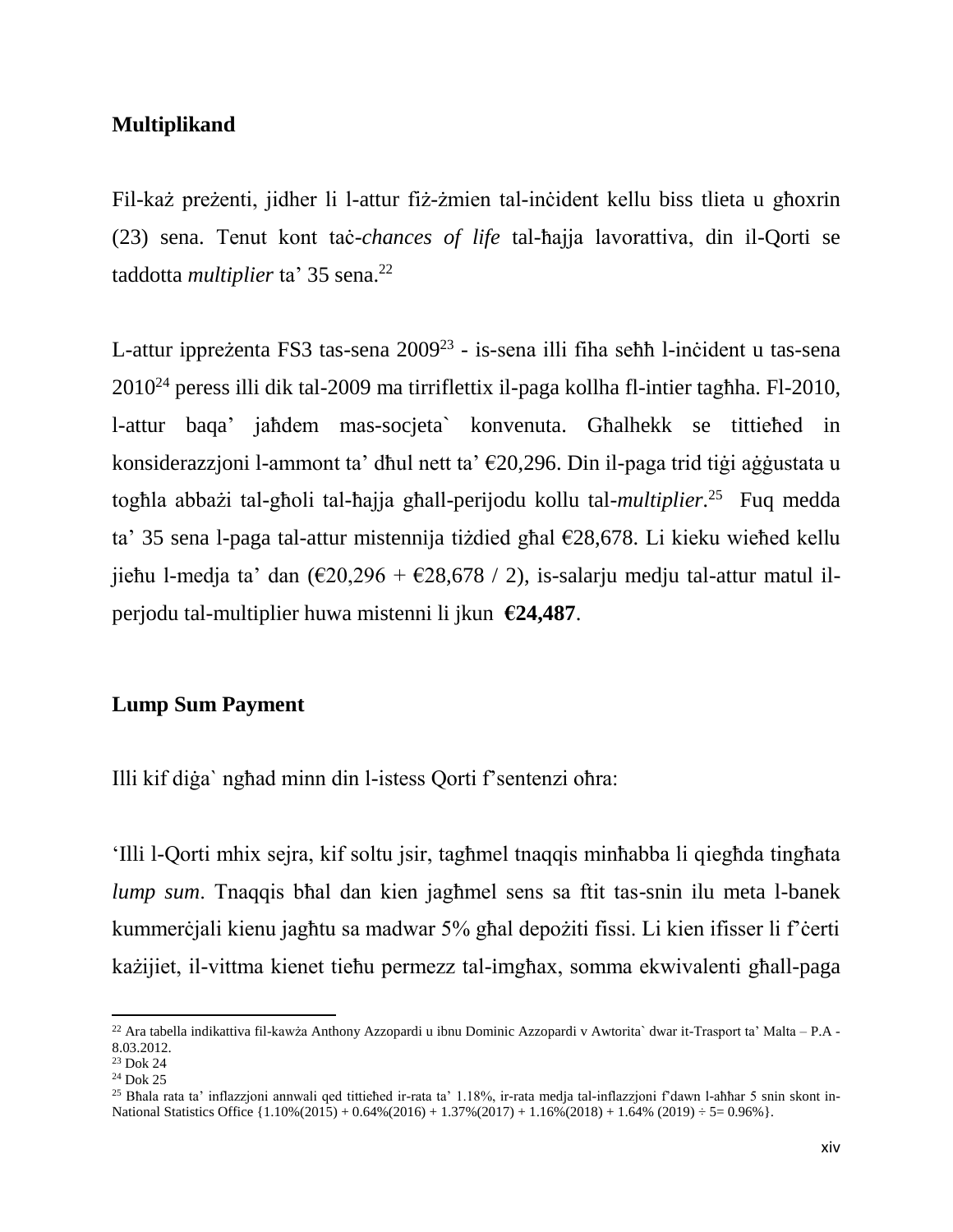li kien ikollha li kieku ma seħħx l-inċident; u fl-aħħar mill-aħħar tibqa' bis-somma kapitali f'idejha. Dan iżda mhuwiex il-każ fiż-żminijiet tal-lum, fejn l-imgħax huwa prattikament negliġibbli, u l-kapital ikollu "jittiekel"; fi kliem ieħor jiġi kkunsmat.' Iktar u iktar billi issa għaddew tnax-il sena mid-data tal-inċident.<sup>26</sup>

Abbażi tas-suespost, il-*lucrum cessans* għandu jiġi kkalkolat bil-mod segwenti:

Multiplikand =  $\epsilon$ 24,487 x *Multiplier* ta' 35 sena x 8% diżabilita` =  $\epsilon$ 68,563.60.

In vista tal-elenku indikat fil-paragrafu precedenti, l-ammont ta' danni relattiv għal-*lucrum cessans* hu hekk stabbilit fl-ammont ta' **€68,563.60** flimkien malammont ta' **€190** bħala *damnum emergens***.**

### **Decide**

 $\overline{a}$ 

Għar-raġunijiet hawn fuq mogħtija, il-Qorti qiegħda taqta' u tiddeċiedi din ilkawża kif ġej:

1) tiddikjara illi l-inċident li ġara fil-fabbrika tas-soċjeta` konvenuta fit-22 ta' Jannar 2009 seħħ unikament tort tal-konvenuta Trelleborg Sealing Solutions Malta Limited (C388).

2) tillikwida d-danni sofferti mill-attur fis-somma ta' €68,753.60.

3) tikkundanna lis-soċjeta` konvenuta Trelleborg Sealing Solutions Malta Limited tħallas lill-attur is-somma ta' €68,753.60.

<sup>26</sup> Trevor Grech v Lawrence Agius – Qorti Ċivili, Prim'Awla, 17.10.2018.